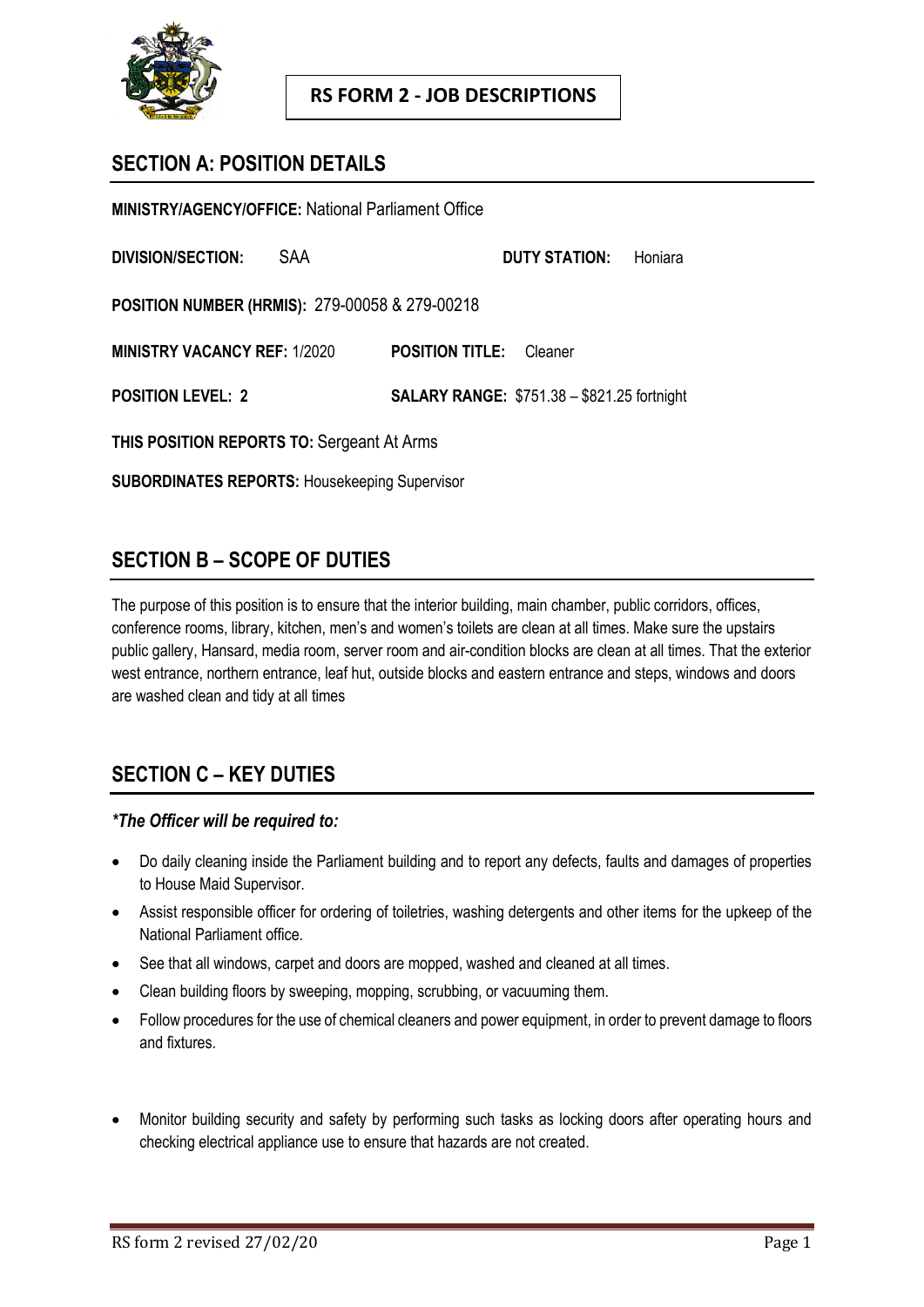- Set up, arrange, and remove decorations, tables, chairs, ladders, and scaffolding to prepare facilities for events such as Parliaments Meetings, Christmas party and other relevant meetings or events that require your attention.
- Clean windows, glass partitions, and mirrors, using soapy water or other cleaners, sponges, and squeegees.
- Complete tasks in a timely manner with minimal supervision.
- Perform any other duties as directed by the Clerk from time to time.

## **SECTION D: KEY RESULT AREAS**

### *\*Successful performance of the duties will be indicated by:*

Applicants should be able to demonstrate:

- Knowledge of the appropriate detergent and cleaning agent to apply to different surfaces.
- Skills in weeding, mopping, sweeping and neatly tidy up the Office work environment.
- Experience in performing cleaning duties in an office environment

## **SECTION F: CAPABILITY AND QUALIFICATIONS**

#### **Key capabilities:**

- Report Writing Skills,
- data analysis skills,
- communication skills using Ms Outlook and MS office programs
- Skills of coordinating team work & time management

#### **Qualifications**

Form 5 certificate and relevant experience on the role.

### **SECTION G: SELECTION CRITERIA**

#### **Experience:**

• 3 years and above working experience

#### **Skills and ability:**

- Ability to manage your time efficiently.
- Work well when supervisors are not present.
- Able to Handle electrical appliances to do cleaning and other cleaning appliances
- Able to work safely with a variety of cleaning supplies.
- Able to use basic cleaning equipment.